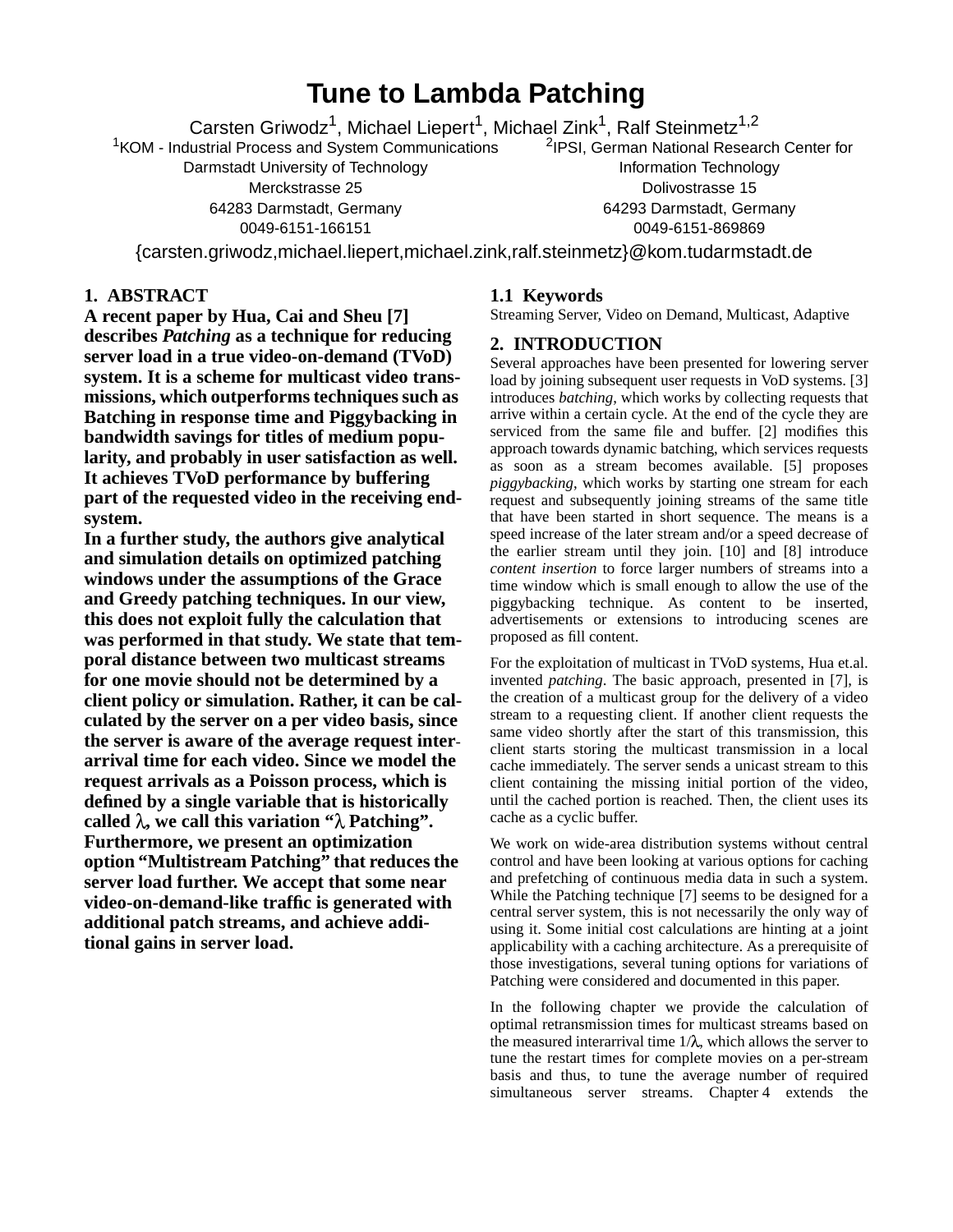

**Figure 1. Buffer usage in patching**

considerations by adding and optimizing the use of multicast patches, Chapter 5 concludes the paper.

|                             | length of movie                                                                                                       | sec                       |
|-----------------------------|-----------------------------------------------------------------------------------------------------------------------|---------------------------|
| $\Delta_M$                  | time interval between multicast<br>starts                                                                             | sec                       |
| $\Delta_U$<br>$= 1/\lambda$ | expected time interval between<br>video demands (unicast starts),<br>according negative exponential dis-<br>tribution | sec                       |
| B                           | buffer length at the client                                                                                           | sec                       |
| W                           | maximum number of streams<br>received by client<br>(receiving load)                                                   | num-<br>ber of<br>streams |
| $C_U$                       | cost of unicast stream at server                                                                                      | EUIR/<br>sec              |
| $C_M$                       | cost of multicast stream at server                                                                                    | EUR/<br>sec               |
| $S_U$                       | unicast stream setup cost at server                                                                                   | EUR                       |
| $S_M$                       | multicast stream setup cost at server                                                                                 | EUR                       |

**Table 1: Terms and definitions of the calculations**

## **3. PATCHING**

Figure 2 demonstrates the starting point of the optimizations: the number of concurrent multicast and unicast streams has a non-trivial minimal value.

For our calculations, we assume Poisson-distributed request arrivals with an interarrival time  $1/\lambda$  that depends on the current popularity of the video. We simplify the Patching model by starting multicast streams in cycles of length  $\Delta_M$ rather than on-demand. This implies a near video-ondemand (NVoD) model for the multicast transmissions. It



**Figure 2. Hints that**  $\Delta_M$  may have an optimum

provides several convenient simplifications to computations, e.g. that the expected value for the number of concurrent streams is time-independent.

We agree with the inventors of the patching technique that the interarrival time varies comparatively quickly during each day. We ignore this issue on the basis that the server's decisions that we propose can be made whenever a request for a video arrives, based on knowledge that has sufficient short-term validity.

# **3.1 Expected Patch Stream Length**

The expected value of the number of unicast streams that are started in each interval of length  $\Delta_M$  between two multicast stream starts is  $\Delta_M / \Delta_U$ . Assuming that one full multicast stream starts at time 0, the length of each unicast transmission can be calculated as follows: ⁄

$$
\forall \in [n\Delta_M, (n+1)\Delta_M): \qquad length(t) = t \mod \Delta_M
$$

If we compute the expected value of the patch stream length, we find that it is  $\Delta_M$  .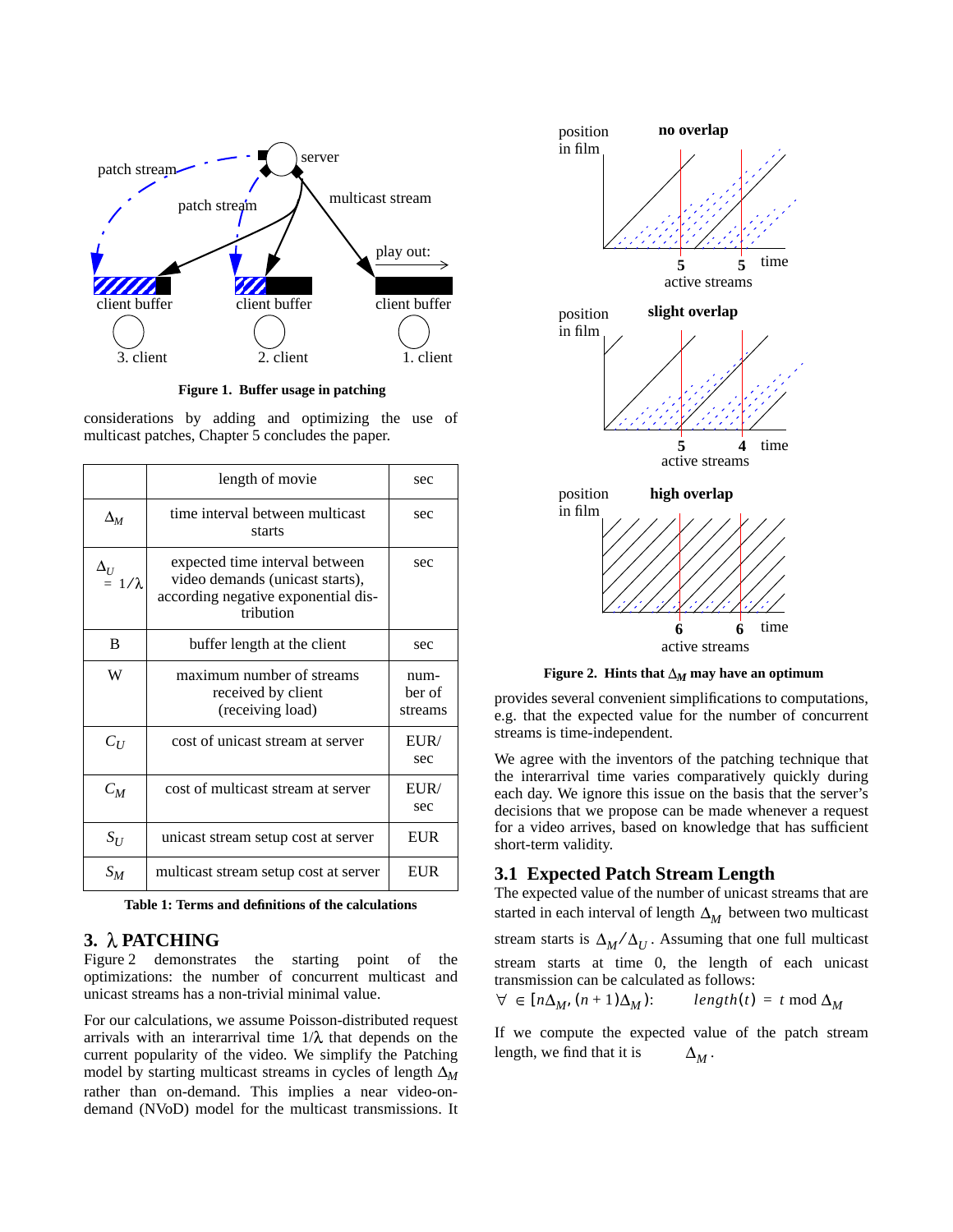#### **3.2 Expected Number of Active Patch Streams**

The expected interarrival time of streams is  $\Delta_U$ . It is clear that the average number of streams that are concurrently active is  $\Delta_M / (2 \Delta_U)$ . The expected value of the number of streams that are concurrently active at a given time t is less intuitive (although the result is the same).

We examine the interval of possible starting times for streams that can still be active at the given time t.



**Figure 3. Expected start time intervals for active streams at time t**

This interval is defined by two sub-intervals. One includes the streams that are started in the same interval  $\left[ , + \Delta_M \right)$  where  $t_0$  is that latest multicast stream starting time before *t* and still active at time *t*. The other includes the streams that have been started in the interval  $[-\Delta_M, t_n]$  and that are still active at time *t*. With earlier definitions, this provides the following set of starting points  $U_t$ :

$$
= \left[\frac{+ -\Delta_M}{2}, t_n\right] \cup \left[\frac{t + t_n}{2}, t\right)
$$

These intervals are always disjoint, and their combined  $length is \begin{vmatrix} \end{vmatrix} =$  $\cdot$   $\Delta_M$ 

Since the Poisson distribution defines that the expected number of arrivals in any interval *T* is  $\angle \Delta_U$ , this provides the expected number of active streams at time *t,* i.e., the number of streams that are started in  $U_t$ , which is  $| / \Delta_U$ . This results in equation (1), calculating the expected number of unicast streams active for any *t,* ⁄ ⁄

$$
(1) \qquad \qquad = \frac{\Delta_M/2}{\Delta_U} = \frac{\Delta_M \lambda}{2}
$$

equal to the average number of concurrent unicast streams.

#### **3.3** Optimizing  $\Delta_M$

Since all complete multicast streams have length *F*,  $\Delta_M$  multicast streams are concurrently active at each time. Together with equation (1), we have the overall number of concurrent streams,

$$
(2) \qquad \qquad = \qquad \qquad = \frac{\Delta_M}{\Delta_M} + \frac{\Delta_M}{2\Delta_U}
$$

By adding server stream maintenance costs and server stream setup costs for multicast and unicast streams, we get

(3) 
$$
\lambda_{\text{-patching}} = \frac{S_M}{\Delta_M} + \frac{S_U}{\Delta_U} + C_M \cdot \frac{F}{\Delta_M} + C_U \cdot \frac{\Delta_M}{2\Delta_U}
$$

the overall server streaming cost

We can now use the expected cost by computing an optimal value for  $\Delta_M$ . It depends on the current popularity of the video, which is expressed by  $\Delta_U = 1/\lambda$  . We get

$$
= \frac{\delta}{\delta \Delta_M} (\text{Cost}_{\lambda\text{-patching}}) = -\frac{S_M + C_M F}{\Delta_M^2} + \frac{C_U}{2\Delta_U}
$$

(4)

$$
\Rightarrow \Delta_M = \sqrt{2 \cdot \frac{S_M + C_M F}{C_U} \cdot \Delta_U}
$$

By neglecting setup costs and assuming , this can be simplified for an approximation of the optimal value of the client buffer's size as a time  $\lambda$ . It depends on popularity and length of a video:

$$
\lambda = \Delta_M = \sqrt{2 \cdot F \cdot \Delta_U} = \sqrt{\frac{2F}{\lambda}}
$$

(under the condition that the client can receive 2 concurrent streams).

We derive  $\Delta_M$  directly from given figures, so that a video server can recalculate  $\Delta_M$  for every given film or change in request rate or even bandwidth costs. This approach is more easily applied in the real-world than simulations.

To demonstrate the use of these equations, consider the following example: let multicast and unicast streaming costs be equal, multicast stream setup costs be (i.e., setup is worth half a second of streaming) and unicast stream setup costs be . Let the film be a popular movie of 4200 seconds with an average request interarrival time  $\Delta_U$  of 3 sec. This results with equation (4) in an optimal temporal distance  $\Delta_M^{}$  between multicast restarts of about 159 seconds (equation (5) calculates the same). The server streaming cost for this  $\Delta_M$  is equivalent to about 53.11 concurrent streams (equation (3)), with multicast streams cost equivalent to 26.3 concurrent unicast streams, including multicast setup costs.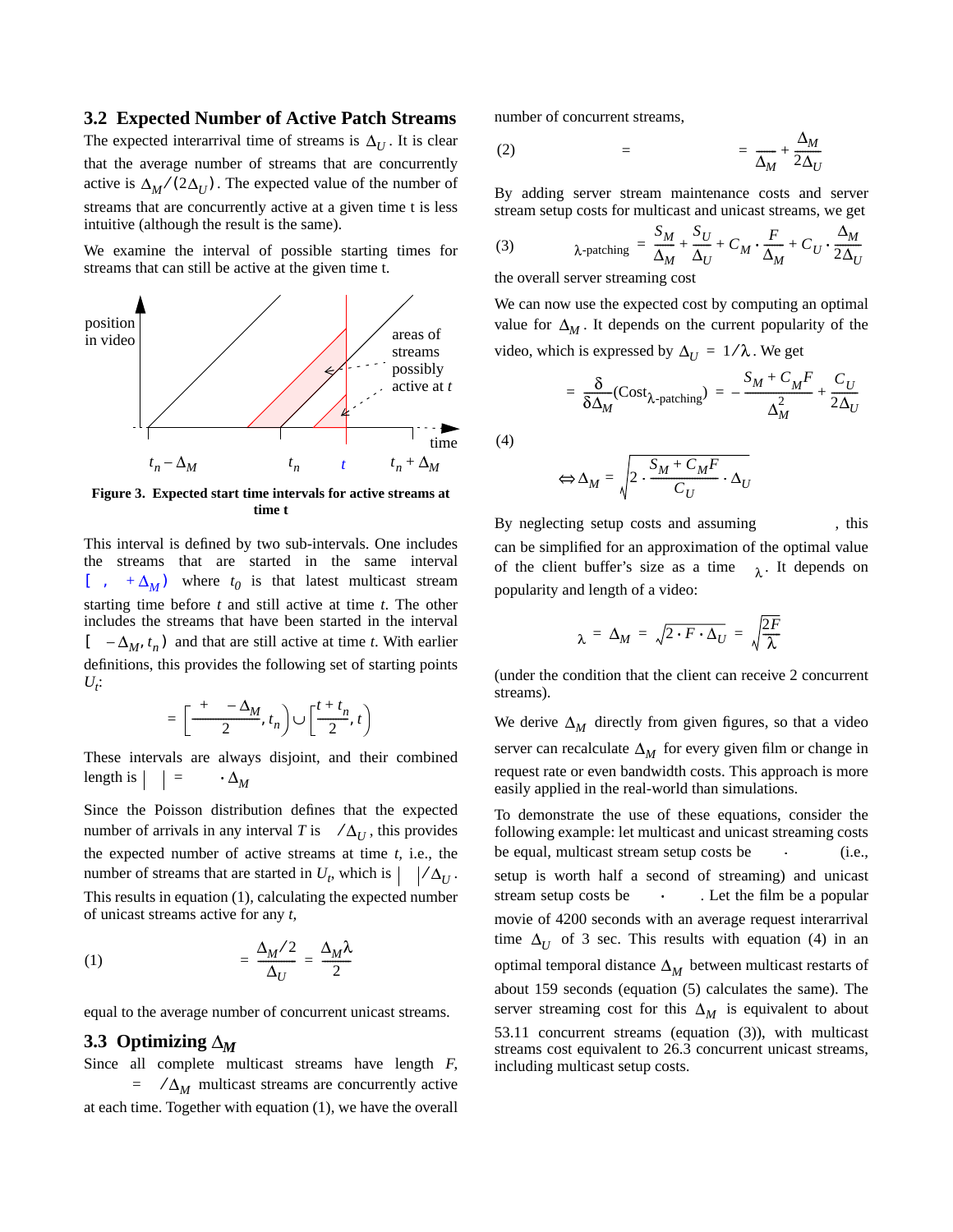## **3.4 Given Limits**

As every client eventually has to buffer  $\Delta_M$  of video, the VoD-systems minimum client buffer size is an upper bound to  $\Delta_M$ .

There is obviously a lower limit to the frequency with which streams need to be started even under very high loads: since there is a limit to the user perception of lag in stream acquisition, it is acceptable to delay the stream start for a few seconds without giving the user the impression of an NVoD system. This imposes a lower limit to  $\Delta_U^{\vphantom{\dagger}}$  we did not exploit in our calculations.

#### **4. MULTISTREAM PATCHING**

In this section we extend the patching algorithm by additional multicast patch streams. This extension of patching we call Multistream Patching. We demonstrate that the server load can be traded for client network bandwidth.





#### **4.1 First Multicast Patch Stream**

We assume that a client is able to receive up to three streams in parallel. Then, we extend the patching algorithm for the server by the rule: "in every interval between the starts of two complete multicast streams multicast an additional patch stream at  $+\Delta_M/2$ , and play it for a length of  $\Delta_M$ ".  $= \left[ \quad , \quad + \Delta_M / 2 \right)$ 

The extension requires the client to listen to a complete multicast stream, potentially one unicast patch and potentially one additional multicast patch. This increases peak receiving load on the client up to three concurrent streams, demanding for higher bandwidth between client and server and higher client computation power. The buffer requirements do not change, as the received amount of data

to be buffered is still a maximum  $\Delta_M$ , although eventually written concurrently in two portions).

#### *4.1.1 Chosen Position of First Multicast Patch*

Unicast patches deliver only the amount of data not available from the last multicast stream (including complete MC streams and MC patch streams). Their average length and with that the average number of concurrent unicast streams is proportional to the gap between multicast streams. We therefore start a multicast patch in the middle of two multicast stream starts to decrease the average required length of unicast patches.

With a multicast patch halfway in between two complete streams, unicast patches only patch a maximum gap of  $M^{2}$ . In the same way as seen above, this gives us an expected number of  $(\Delta_M/2)\lambda/2 = \Delta_M/4\Delta_U$ . The average number of concurrent unicast streams over an arbitrary interval with one multicast patch is halved.

#### *4.1.2 Chosen Length of First Multicast Patch*

There are two cases, depending on the position of the client's request time in the interval between two complete multicast streams.



If the client requests a video at a time in the first half of an interval between two complete multicast streams (Figure 5), it listens to the unicast patch stream and to the complete multicast stream, immediately playing the unicast. The multicast stream is buffered and played with a delay of

These clients do not use the multicast patches the server provides.

If the client requests a video at time in the second half of an interval between two complete multicast streams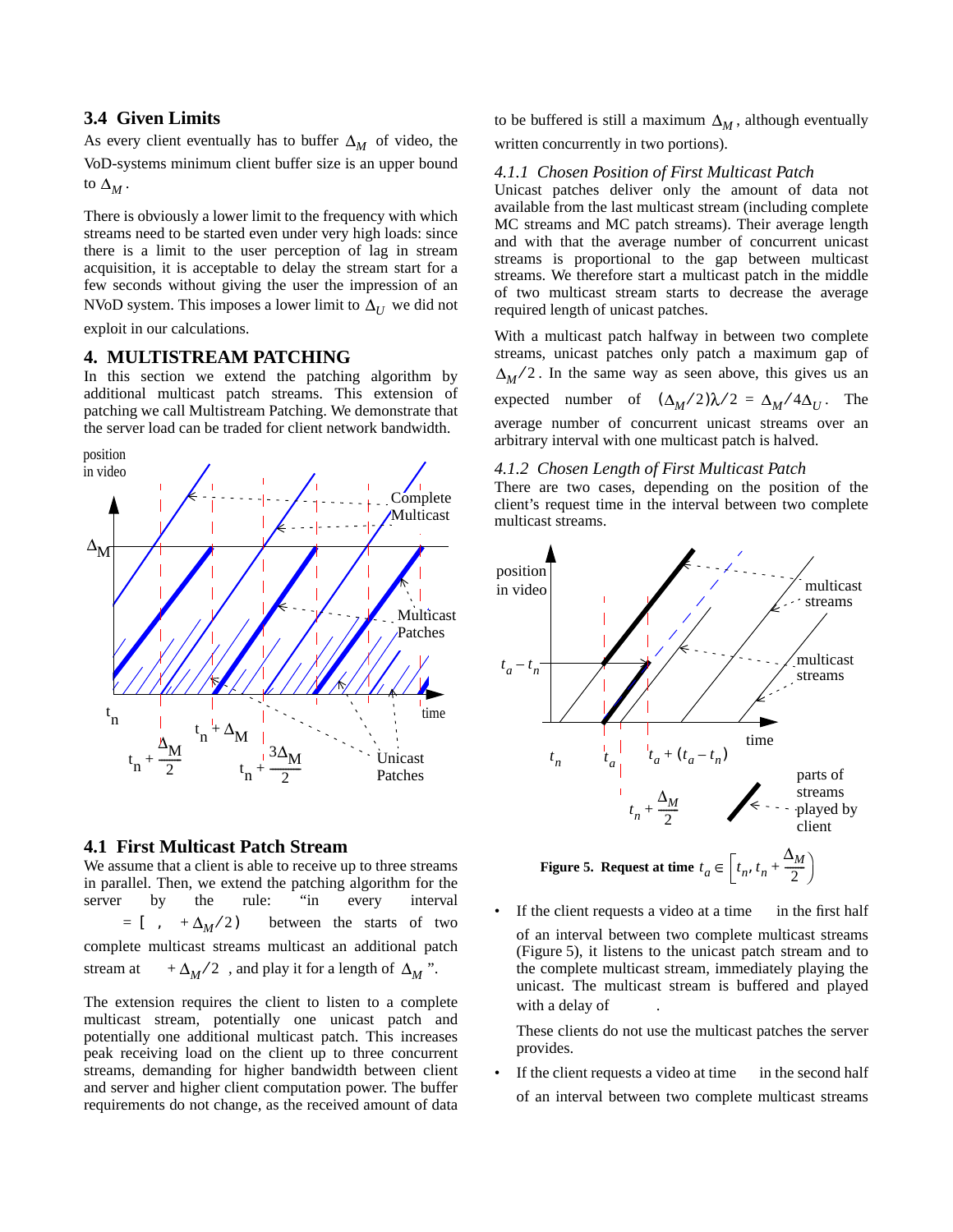(Figure 6), it listens to the unicast patch stream, to the last multicast patch stream and to the last complete multicast stream. It immediately plays the unicast stream, the two multicast streams are buffered and played with a delay of  $t_b - (t_n + \Delta_M/2)$  for the multicast patch respective for the complete multicast.



Figure 6 shows that the multicast patch at eventually has to patch the video data of the interval with  $\left[ \quad + \Delta_M / 2, t_n + \Delta_M \right]$ , which gives that the  $+\Delta_M/2$  $[-(-t)^2 + \Delta_M/2, t_b - t_n]$ 

latest video data possibly to be patched are at  $A_M - t_n = \Delta_M$ .

Thus, the multicast patch has to cover an interval of data to be patched of  $, \Delta_M$ ), being twice as long as a unicast patch starting at the same time would have to be.

#### *4.1.3 Evaluation of First Multicast Patch*

With a fixed client buffer, but with of peak receiving load compared to original patching, we introduced multistream patching with one intermediate multicast patch. With the halved unicast load and with one additional multicast patch of length  $\Delta_M$  starting every  $\Delta_M/2$ , the required bandwidth cost at the server is

$$
\cdot \frac{\Delta_M}{\Delta_M} + C_M \cdot 1 + C_U \cdot \frac{\Delta_M}{4\Delta_U}
$$

The gain over non-multistream patching on the server is as below.

$$
\cdot \frac{\Delta_M}{4\Delta_U} - C_M
$$

This will be a positive value for large  $\Delta_M / \Delta_U$ . In our example, we get 27.4 multicast streams and 13.25 unicast streams concurrently on the server. ⁄

Including the stream setup costs for multicast and unicast streams at the server, the cost for multistream patching is:

(6)

$$
\frac{S_U}{\Delta_M} + \frac{S_U}{\Delta_U} + C_M \cdot \frac{F}{\Delta_M} + C_M + C_U \cdot \frac{\Delta_M}{4 \Delta_U}
$$

=

With equation (3), this is a gain of:

(3)-(6) 
$$
\lambda_{\text{-patching}} - \frac{\text{Cost}_{1\text{st mc-patch}}}{\Delta_M} = -\frac{S_M}{\Delta_M} - C_M + C_U \cdot \frac{\Delta_M}{4\Delta_U}
$$

This again will be a positive value for large  $\Delta_M / \Delta_U$ . ⁄

For or example above, equation (6) gets server costs for  $\lambda$ patching with a first multicast patch as an equivalent to 40.89 concurrent streams, saving in this example an equivalent of more than 12 streams from non-multicast patching.

#### **4.2 n-th Multicast Patch**

To introduce the first multicast patch for multistream patching, we had to extend the available maximum client bandwidth to streams, which has to be fully available during a short time immediately after requests. But if clients can receive concurrent streams, we can introduce multicast patch streams by applying the multicast patch recursively. The resulting characteristics of multistream patching with multicast patches are:

- peak receiving load:
- a time interval of  $\Delta_M/2$  between multicasts, resulting in an average number of concurrent unicast streams on the server of

$$
\frac{\Delta_M}{(2^{n+1}\Delta_U)}
$$

Server bandwidth cost of

$$
\frac{\Delta_M}{\Delta_M} + nC_M + C_U \cdot \frac{\Delta_M}{2^{n+1} \Delta_U}
$$

Server bandwidth and stream setup cost of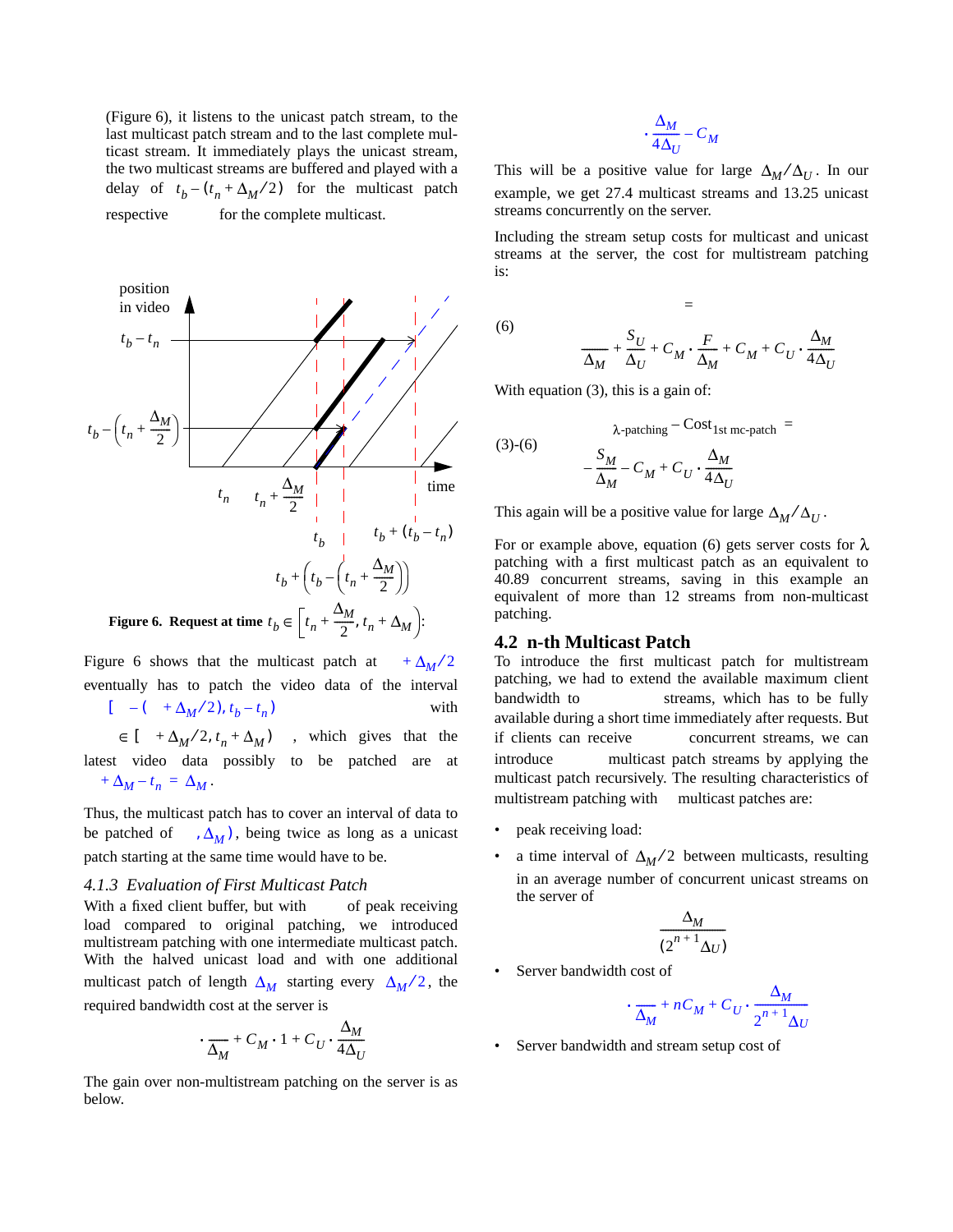$Cost_{nth \ mc-patch}$  =

$$
\frac{(7)}{\Delta_M} \frac{(n+1)S_M}{\Delta_M} + \frac{S_U}{\Delta_U} + C_M \cdot \frac{F}{\Delta_M} + nC_M + C_U \cdot \frac{\Delta_M}{2^{n+1} \Delta_U}
$$

With a gain over non-multicast patching of

(3)-(7) 
$$
\lambda_{\text{-patching}} - \frac{\text{Cost}_{\text{nth mc-patch}}}{\Delta_M} = -\frac{S_M}{\Delta_M} + C_U \cdot \left(1 - \frac{1}{2^n}\right) \cdot \frac{\Delta_M}{\Delta_U} - n \cdot C_M
$$

Again, these formulae are valid only for large  $\Delta_M / \Delta_U$ . Also, saved unicast bandwidth soon will be outweighed by additional expenses in multicast path tree setup and bandwidth. But if we consider the equations, we get a theoretical optimum of savings over non-multicast patching ⁄

 $\frac{\delta}{\delta n}$ <sup>(*C*</sup>*U* ·  $\left(1-\frac{1}{2}\right)$ 

(8)

$$
\Longleftrightarrow n = log_2 \left( \frac{C_U \cdot \Delta_M}{\Delta_U (S_M / \Delta_M + C_M)} \right) - 1
$$

 $-\frac{1}{2^n}\bigg) \cdot \frac{\Delta_M}{\Delta_U}$  $=\frac{6}{\delta n}(C_U \cdot \left(1-\frac{1}{2^n}\right) \cdot \frac{M}{\Delta_U} - n \cdot C_M)$ 

.

The optimum for here is computed for a fixed  $\Delta_M$ , as for now we do not optimize the two-dimensional tupel  $(\Delta_M, n)$ .

The multistream patching scheme could easily be extended to chose according to a client's buffer and available bandwidth, as existing streaming approaches like MPEG-4 [5] support dynamic setup for multi-stream connections. This would allow for a scheme to individually set up multistream-patching for each client, dynamically calculating the appropriate length of patches.

For our example movie above, equation (8) gives an advice to use the fourth (or fifth) multicast patch:

$$
= \left(\frac{1}{3\left(\frac{5C_U}{159} + C_U\right)}\right) - 1 = \log_2 \frac{159 \cdot 159}{3 \cdot 164} - 1 \approx 4.7
$$

This would result in a multicast patch every 9.9 seconds (resp. 5 seconds). Using the fourth (fifth) multicast patch on our example, we get server streaming and stream setup costs equivalent to 32.4 (32.6) concurrent streams, which means further savings of 8.4 concurrent streams over first multicast patching. The video server with n-th multistream patching in this theoretical example could provide TVoD while being only about ten streams more expensive than NVoD at a granularity of 159 seconds (26.4 concurrent multicast streams). As stated above, this is in trade-off to the expense of 159 seconds buffer and the triple(resp. ) required burst bandwidth on every client.

#### **5. CONCLUSION**

In this paper, we have presented two modifications of the patching technique. The first variation  $\lambda$ -patching is based on dynamic buffer calculations that can be performed by a video server at request time for each video depending on its length and popularity, which must be expressed in interarrival times  $1/\lambda$ . With this information, with respect to server load the optimal temporal distance between complete multicast streams can be approximated as

$$
\Delta_M = \sqrt{2 \cdot F / \lambda}
$$

The second modification *multistream patching* provides a means of starting streams cyclically, from which endsystems can buffer video data while they receive patch streams for the initial portions of a video. In contrast to the original technique, these cyclically started streams need not be complete video streams, but they can end when sufficient data from a running complete video stream has been received. This approach can be re-iterated. We have provided a formula based on server cost computations that allows to find the optimal number of iteration steps, again depending on a video's current popularity. Some example computations show that this approach can provide remarkable reduction of server load for popular videos in conjunction with the dynamic buffer size selection of the first part.

In future work, we intend to extend cost calculations to the network and to identify an applicable combination of patching with caching techniques.

#### **6. REFERENCES**

- [1] C. Aggarwal, J.Wolf, P. Yu. On Optimal Batching Policies for Video-on-Demand Servers. IEEE Multimedia Computing and Systems Conference, Hiroshima, Japan, 1999, pp. 253-258
- [2] Asit Dan, Perwez Shahabuddin, Dinkar Sitaram, Don Towsley. Channel Allocation under Batching and VCR Control in Video-On-Demand Systems, IBM Research Report, RC 19588, Sept. 1994.
- [3] Asit Dan, Dinkar Sitaram, Perwez Shahabuddin. Dynamic Batching Policies for an On-Demand Video Server. Multimedia Systems. 1994.
- [4] A. Dan, D. Sitaram, P. Shahabuddin. Scheduling Policies for On-Demand Video Server with Batching. ACM Multimedia Conference, San Francisco, USA, 1994, pp. 15-24
- [5] Leana Golubchik, John C. S. Lui, Richard R. Muntz. Adaptive Piggybacking: A Novel Technique for Data Sharing in Video-on-Demand Storage Servers. Multimedia Systems 4, 1996, pp. 140-155
- [6] L. Golubchik, J. Lui, R. Muntz. Reducing I/O Demand in Video-On-Demand Storage Servers. ACM Sigmetrics, Ottwawa, Canada, 1995, pp. 25-36
- [7] K. A. Hua, Y. Cai, S. Sheu, "Patching: A Multicast Technique for True Video-on-Demand Services", Proc. of ACM Multimedia 1998, 1998, pp. 191-200